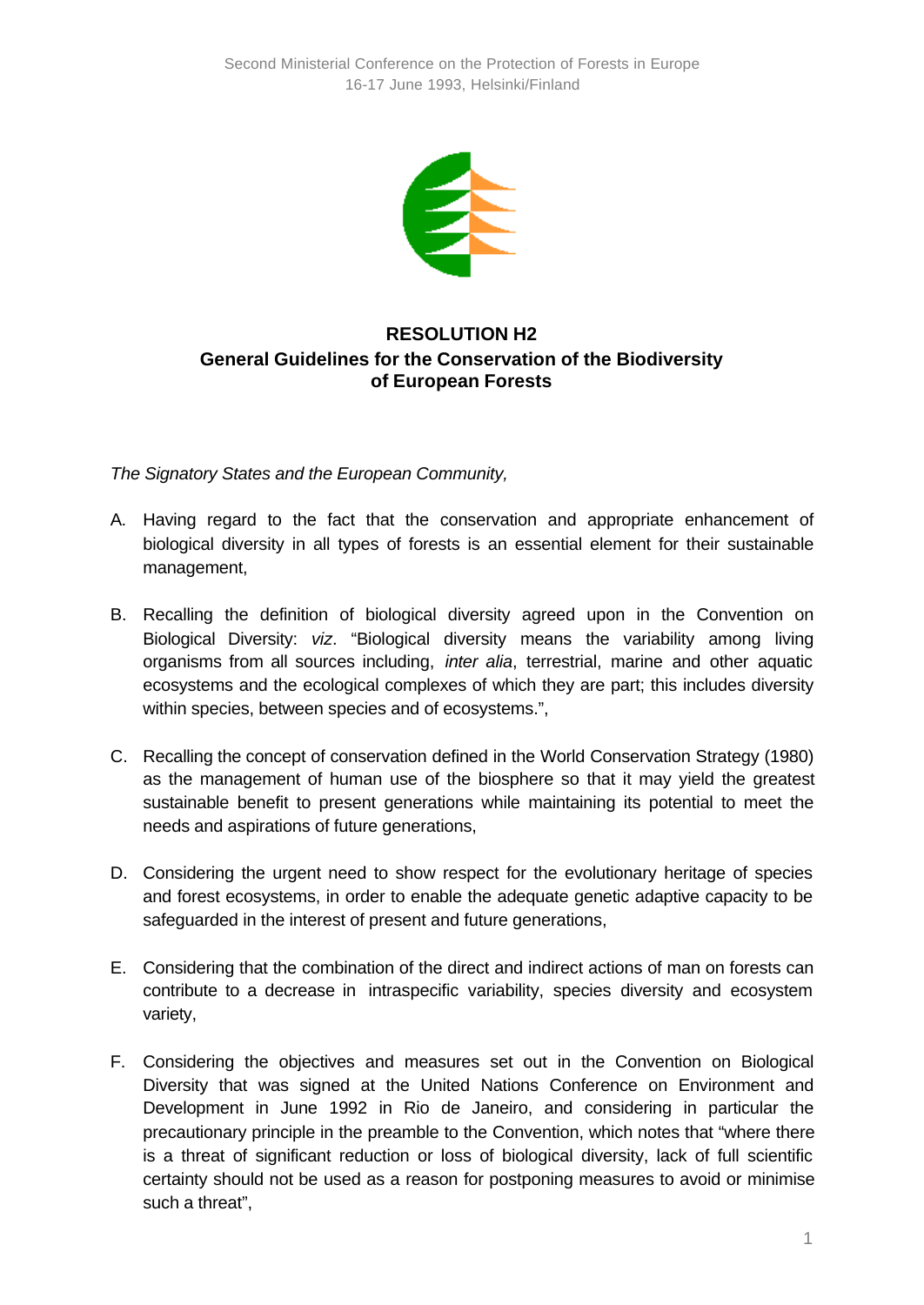- G. Recalling that biological diversity is also the basis of genetic improvement of species and varieties of technical and economic interest,
- H. Considering the general objectives and specific measures stated in the Convention concerning the Protection of the World Cultural and Natural Heritage (1972), the Convention on the Conservation of European Wildlife and Natural Habitat (1979), the Convention of Barcelona and its Protocol Concerning Mediterranean Specially Protected Areas (1982), the EC Directives concerning the Conservation of Wild Birds (1979) and the Conservation of Natural Habitats and Wild Fauna and Flora (1992), the Council of Europe's European Network of Biogenetic Reserves (1976), and the Council of Europe's Decision on Preservation of Natural Forests (1977);

## *commit themselves to promote:*

*The implementation of the following General Guidelines at the level (local, regional or national) appropriate to the exercise of their individual competencies in matters of forestry policy, and their further development.*

## **PART I: GENERAL GUIDELINES**

- 1. The conservation and appropriate enhancement of biodiversity should be an essential operational element in sustainable forest management and should be adequately addressed, together with other objectives set for forests, in forestry policies and legislation.
- 2. The conservation and appropriate enhancement of biodiversity in forests should be based both on specific, practical, cost-effective and efficient biodiversity appraisal systems, and on methods for evaluating the impact on biodiversity of chosen forest development and management techniques.
- 3. Where possible, the size and degree of utilisation of forest compartments and other basic management units should take account of the scale of variation of the site, in order to better conserve and manage the diversity of habitats. Management should aim at increasing the diversity of forest habitats.
- 4. Where possible the establishment of taxa<sup>1</sup> which are naturally associated with those that occur most frequently in the forest should be encouraged, and a variety of structure within stands should be favoured, where the natural dynamics of such associations permit.

l

<sup>1</sup> Any taxonomic group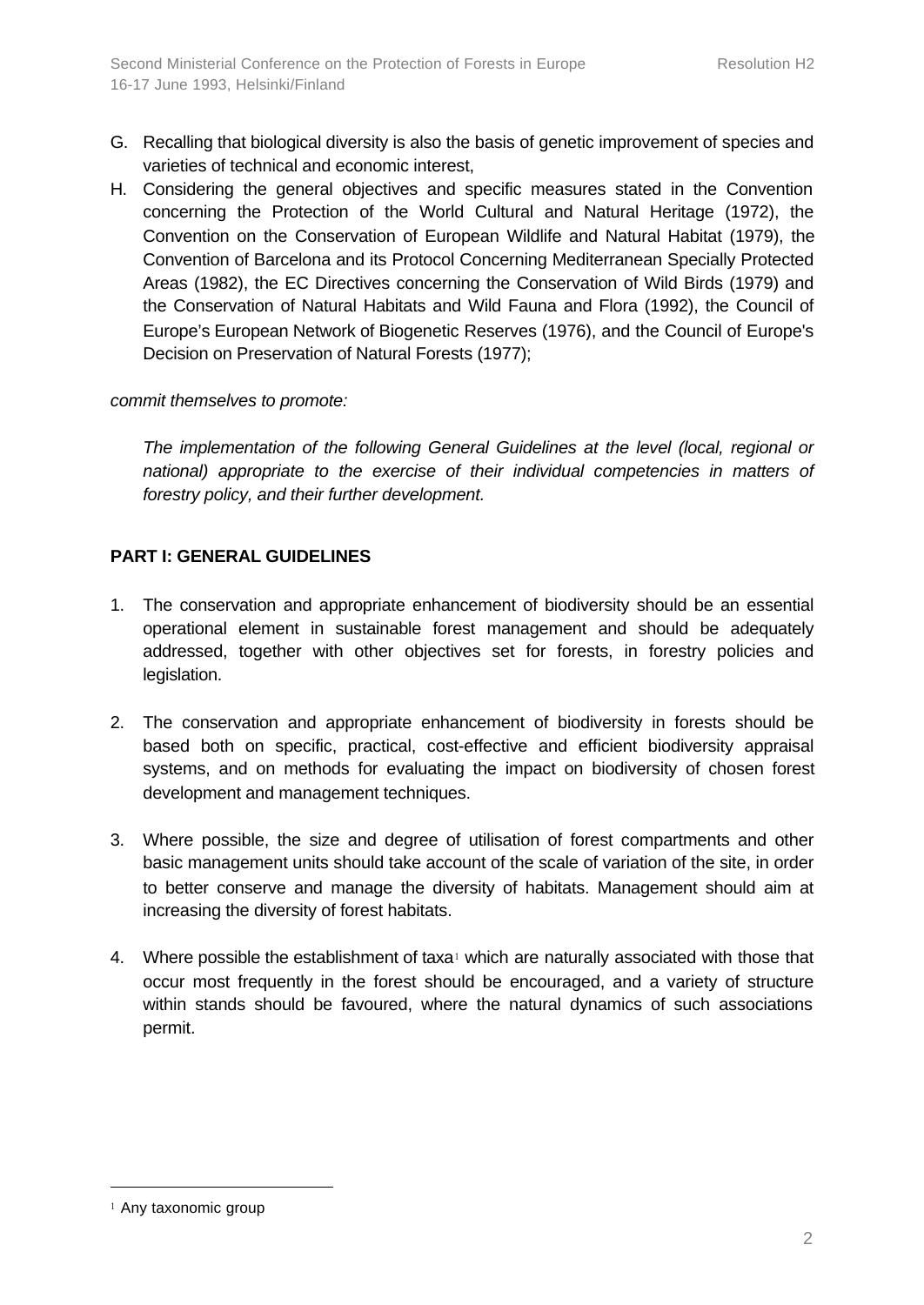## **PART II: FUTURE ACTION**

- 5. The Signatory States and the European Community will recognise the conservation and appropriate enhancement of biodiversity as an essential element of sustainable forest management. This would mean, *inter alia*:
	- 5.1. The conservation of genetic resources of forest taxa, both those currently exploited for economic purposes and those considered secondary or rare as detailed in Resolution 2 of the Strasbourg Conference, and
	- 5.2. Taking account of the protection of threatened forest species and ecosystems, as listed nationally or locally, in the formulation of national forest policies.
- 6. The Signatory States and the European Community will establish at national or regional levels a coherent ecological network of climax, primary and other special forests aimed at maintaining or re-establishing ecosystems that are representative or threatened.
- 7. The Signatory States and the European Community will establish educational and public awareness programmes on the conservation of biodiversity emphasising, *inter alia*, the positive aspects of sustainable management of forests on the conservation of biodiversity. These programmes should be aimed, *inter alia*, at enabling effective participation by local communities, forest owners and Non- Governmental Organisations in the conservation and appropriate enhancement of biological diversity.
- 8. The Signatory States and the European Community will promote technical cooperation including exchange of experts, courses and seminars, and transfer of technology.
- 9. The Signatory States and the European Community will develop a coherent and responsible approach to the conservation and appropriate enhancement of biodiversity in forests through the development of national or regional guidelines with the aim, *inter alia*, of:
	- 9.1. Obtaining sufficient knowledge about the ecosystem functions and services derived from European forests,
	- 9.2. Obtaining sufficient knowledge of the status and requirements for management of the endangered, rare or representative biotic elements of the forests, and
	- 9.3. Achieving adequate forecasting, monitoring and evaluation of the consequences for biodiversity of different silvicultural techniques.
- 10. In order to attain aims 9.1., 9.2. and 9.3. the Signatory States and the European Community will implement surveys and research programmes which are specially adapted to their economic, social and environmental conditions and which are, where